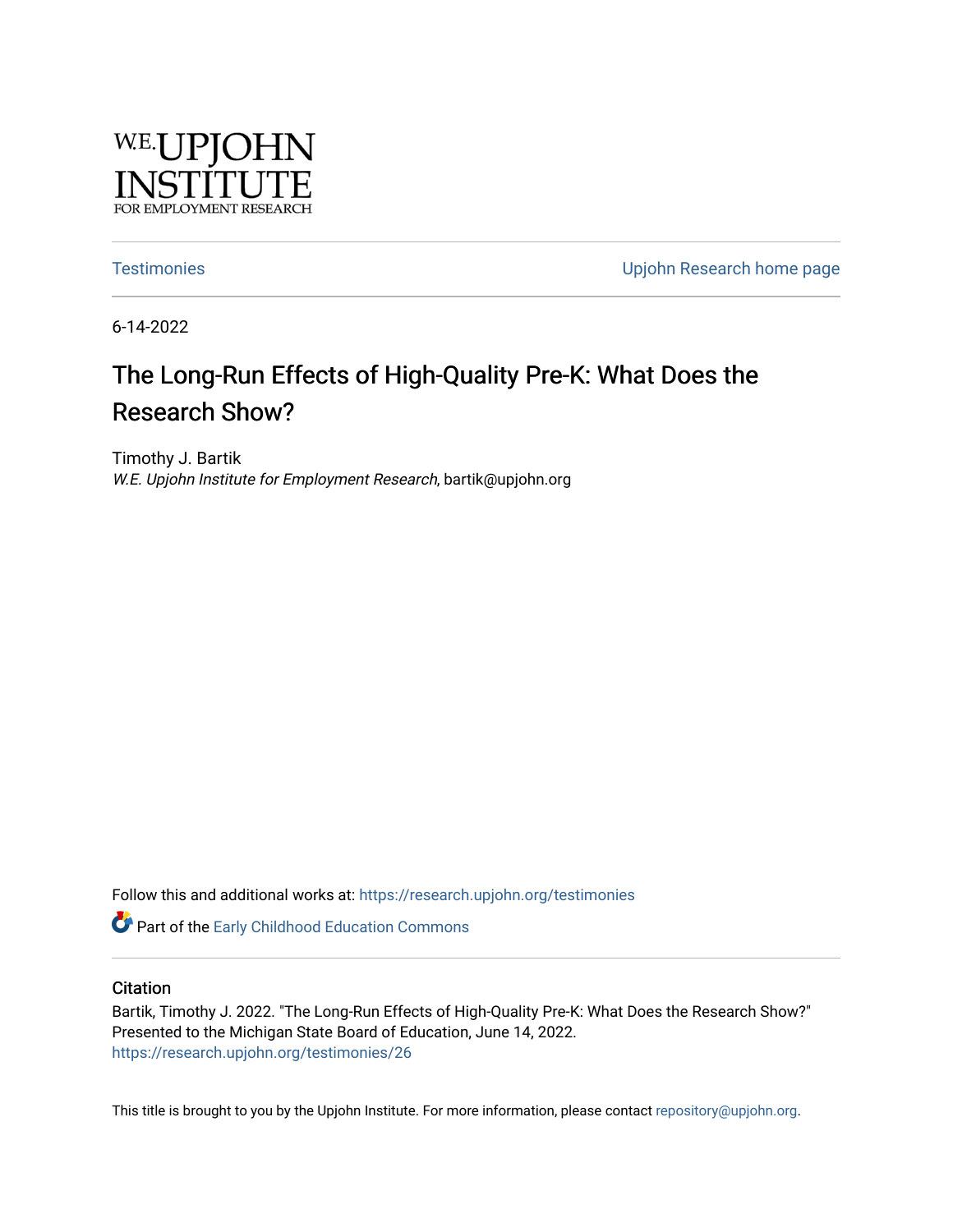## **The Long-Run Effects of High-Quality Pre-K: What Does the Research Show?**

Timothy J. Bartik, Senior Economist *W.E. Upjohn Institute for Employment Research*  Presentation to the Michigan State Board of Education, June 14, 2022.

Thank you for the opportunity to present to you this morning on this important topic: how preschool affects future outcomes for children.

Preschool's effects have been much studied. As in any research, there are studies that may seem to reach results that differ, and a key question is how these differences can best be interpreted.

For preschool effects, seemingly quite different results come from the two most recent highquality studies of preschool in Tennessee and Boston.

The Tennessee study, based on a randomized control trial of students who were in preschool in 2009–2010 or 2010–2011, found that Tennessee's preschool program had positive effects on test scores at the end of preschool, but then in subsequent years, through 6th grade, had zero or negative effects on test scores and behavior [\(Durkin et al. 2022\)](https://psycnet.apa.org/record/2022-18712-001).

The Boston study, based on a randomized control trial of students who were in preschool between 1997–1998 and 2003–2004, found that Boston's program had large effects on long-run educational attainment [\(Gray-Lobe, Pathak, and Walters 2021\)](https://www.nber.org/papers/w28756). Boston's pre-K program increased high school graduation rates by 6 percentage points, college attendance rates by 5 percentage points, and college graduation rates by 5 percentage points.

Despite these seeming contradictions, the overall research evidence on preschool is consistent with the following consensus conclusion: HIGH-QUALITY preschool has LONG-RUN effects on former child participants' ADULT OUTCOMES. What should be emphasized here is that only high-quality preschool has these outcomes. Furthermore, the effects of preschool are most evident not in test scores, but in more "authentic" adult outcomes such as educational attainment, involvement in crime, and adult earnings. The most recent Tennessee and Boston results are consistent with that consensus—that quality preschool works in the long run.

An important finding from the most rigorous studies of high-quality preschool programs is that test score effects of preschool often fade significantly after kindergarten, even as early as 3rd grade. But then effects of preschool reemerge in high school, resulting in improvements in important "authentic" outcomes such as whether someone graduates from high school, goes to college and graduates, and gets a good job.

The figure below, from my book *[From Preschool to Prosperity](https://research.upjohn.org/up_press/228/)*, looks at four high-quality pre-K programs with good research evidence on BOTH short-run and long-run effects, and compares the ACTUAL effects of the program on adult earnings, with the PREDICTED adult earnings effects based on test score effects as of the end of the pre-K program, as well as at 3rd grade. The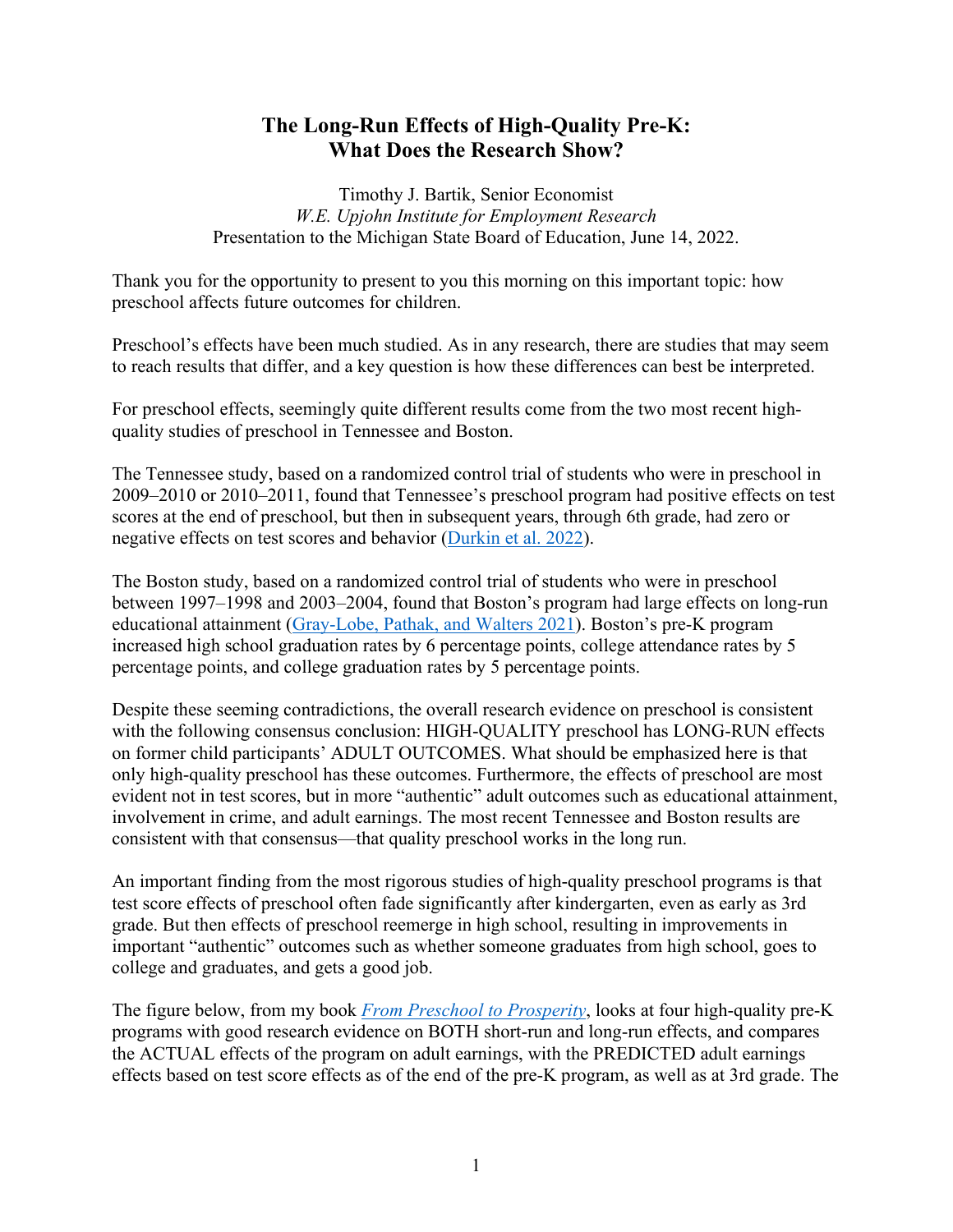four programs include the Perry Preschool program, the Abecedarian child care and preschool program, Head Start, and the Chicago Child–Parent Center preschool program.<sup>[1](#page-2-0)</sup>

## Test scores generally underpredict the actual long-run earnings effects of high-quality pre-K programs.



Predicted Percentage Effects on Adult Earnings based on Outcomes at Various Times

As the figure shows, the test score effects generally underpredict the long-run earnings effects, which range from 8 percent to 26 percent across the four programs. This underprediction is much worse at 3rd grade, where we see much fading from the earnings effects that we would predict based on test score effects immediately after the pre-K program ends. Adult earnings effects of all four programs are many multiples of what would be predicted based on very modest 3rd grade test score effects.

<span id="page-2-0"></span><sup>&</sup>lt;sup>1</sup> Bartik (2014) provides sources for these estimates. Perry Preschool was a randomized experimental study of half-day preschool at ages three and four, operating in the 1960s in Ypsilanti, Michigan. Abecedarian was a randomized experimental study of full-time, full-year child care and preschool from six weeks of age to age five, operated in the 1970s in Chapel Hill, North Carolina. The Head Start program was a large-scale preschool program started in 1965 and continuing today. The long-run estimates here are based on children in Head Start in the 1980s, from Deming (2009). The Chicago Child–Parent Center program was a large-scale half-day preschool program, with half the children only participating at age four, and the other half participating for two years. It started in the 1960s, but the long-term estimates here are based on participants in the 1980s.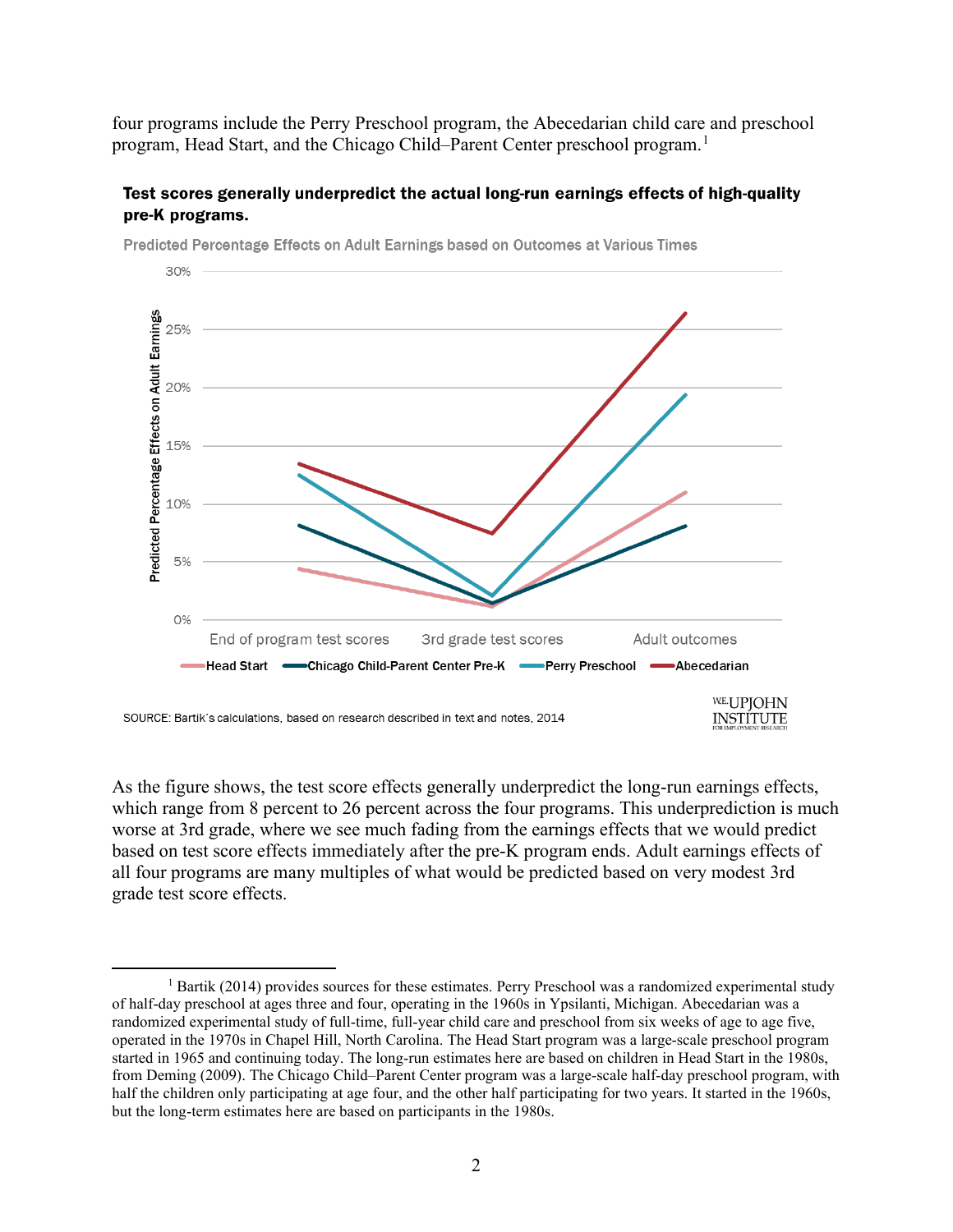How can we interpret this test score fading, which is then followed by recovery of pre-K's effects when we get to adult earnings? I think the best interpretation is that pre-K leads to socalled soft skills (or social skills) improving, and then these soft skills build on themselves. Children who go to high-quality pre-K as a result have not only higher literacy and math test scores at kindergarten entrance, but they also have higher soft skills, such as being better able to deal with their peers and the teacher, along with stronger self-confidence. As a result, the child does better in kindergarten, which further builds their self-confidence and their skills in dealing with other people. And these effects cumulate over time. Eventually, these higher soft or social skills result in someone who is better at dealing with coworkers, customers, and supervisors, all of which pays off in greater employability and higher earnings.

As Nobel Prize–winning economist James Heckman put it, "skills beget skills" through a process of cumulative causation, and this is particularly true of social or soft skills [\(Heckman, 2012\)](https://heckmanequation.org/resource/skills-beget-skills/).

Beyond this finding of fading and recovery of preschool effects, several other findings of preschool research have important policy implications and should be taken into account by policymakers. These include the following:

**Quality matters.** This finding, that preschool has large long-run benefits, has only been found for high-quality programs. All of the programs in the figure are regarded as high quality in that they have trained and well-paid teachers and a well-developed curriculum. Other research has shown greater effects of preschool programs that are judged by outside observers to be high quality [\(Bartik and Hershbein 2018\)](https://research.upjohn.org/up_workingpapers/285/).

**Preschool has super-long-run intergenerational effects.** Recent research shows that Head Start not only affects children who participate, but it also affects their children, who are the next generation [\(Barr and Gibbs, forthcoming\)](https://www.journals.uchicago.edu/doi/10.1086/720764). The children of Head Start children have increased education attainment, lower teen pregnancy, and less criminal activity. These children's effects, from their indirect exposure to Head Start via their parents, are similar in size to their parents' effects. In other words, for at least some families, Head Start broke the cycle of poverty.

**High-quality pre-K has synergistic effects with higher-quality K-12—that is, investments in one increases the return to investments in the other.** In recent research, Head Start has more of an impact when K-12 spending is higher due to court orders [\(Johnson and Jackson 2019\)](https://www.aeaweb.org/articles?id=10.1257/pol.20180510). In the other direction, court-ordered increases in K-12 spending have more effects for children who participate in Head Start. To illustrate the magnitudes, Head Start normally increases high school graduation rates by 11 percentage points; if K-12 spending is ordered by the courts to increase by 10 percent, then the Head Start effect on high school graduation goes up by over one-third, to 15 percentage points. For K-12 spending, a 10 percent increase in K-12 spending increases high school graduation rates by 7 percentage points for low-income students without access to Head Start, but this effect goes up by over one-half for low-income students in Head Start.

**Sparse evidence suggests that pre-K adult benefits in dollar terms may be similar for lowincome and middle-class groups, but greater in percentage terms for children from lowincome families.** Because the more-researched preschool programs have typically been targeted on low-income families, preschool effects on children who are middle income and above have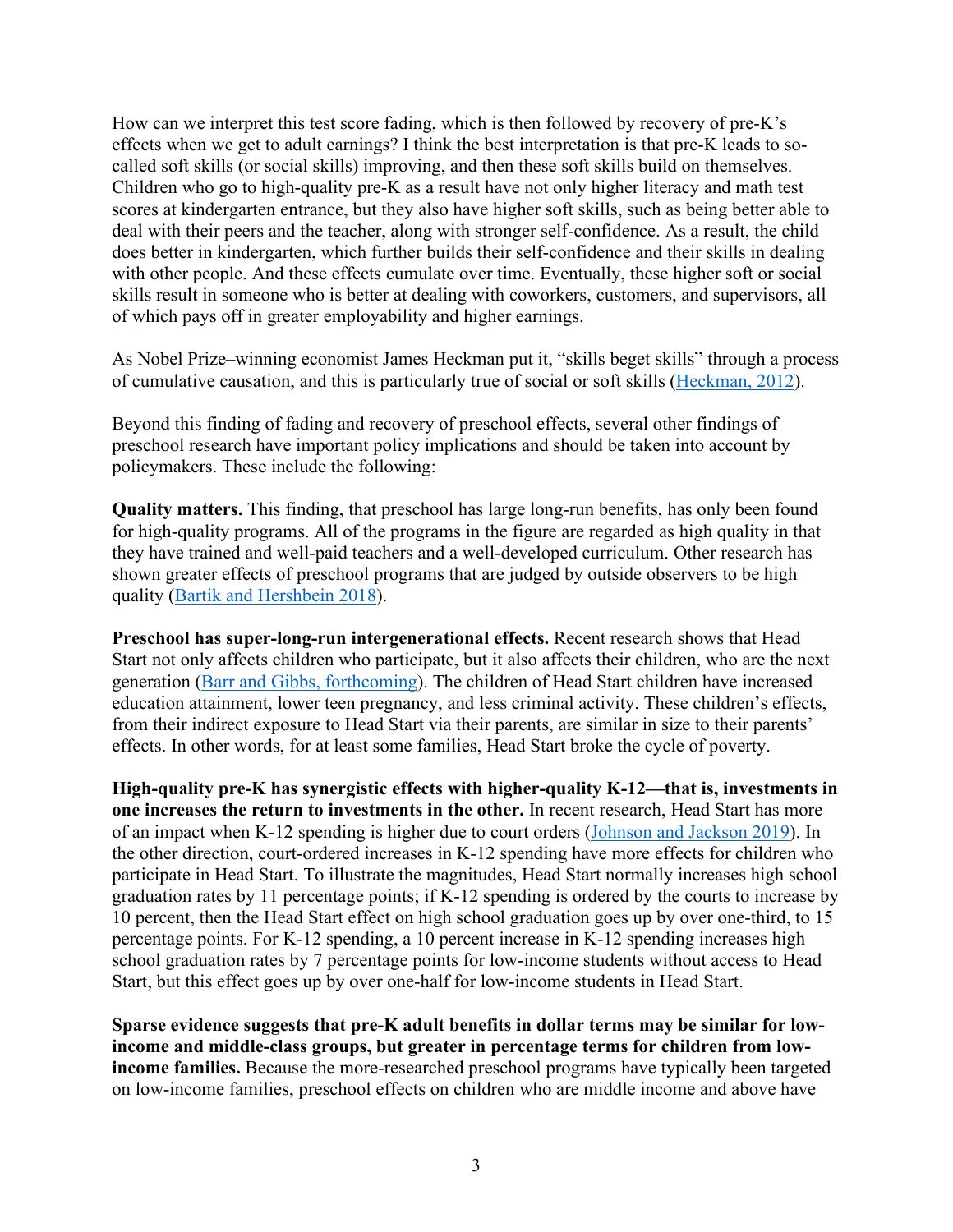received less research attention. A few studies suggest that effects on different income groups may be similar. For example, one study found that test score effects of preschool at kindergarten entrance would predict similar "dollar effects" on future adult earnings for both low-income and middle-class children [\(Bartik, Gormley, and Adelstein 2012\)](https://www.sciencedirect.com/science/article/pii/S0272775712001021). Although the predicted dollar effects on future earnings are similar across income groups, the *percentage* effects on future earnings would be greater for children from lower-income families, as their expected baseline lifetime earnings are lower.

In the previously mentioned Boston study, the effects of preschool on high school graduation rates were similar for students who were middle-income versus lower-income students [\(Gray-](https://www.nber.org/papers/w28756)[Lobe, Pathak, and Walters 2021\)](https://www.nber.org/papers/w28756). Preschool effects on college enrollment and college graduation were somewhat smaller for lower-income students than for middle-income students, but the differences were not statistically significant.

**"Universal" preschool programs have higher test score effects than "income-targeted" preschool programs.** In a study comparing state pre-K programs, programs in states that provide universal access, regardless of student income, tend to have higher immediate test score effects, compared to state programs that were targeted based on the income of the child's family [\(Cascio, forthcoming\)](http://jhr.uwpress.org/content/early/2021/01/04/jhr.58.3.0220-10728R1.abstract). These differences were particularly strong for low-income children, who benefited more from programs that did NOT target their income group.

Why these differences between universal versus targeted preschool? One possibility: incomeintegrated pre-K classrooms may have stronger peer effect benefits, which particularly benefit lower-income children. Another possibility: income-integrated pre-K programs may have stronger political support and higher parental pressure for improving quality.

How do the Boston and Tennessee studies fit into this research consensus? Very well, once we recognize that the Boston research looks at the long-term impacts of a high-quality program, while the Tennessee research looks at the intermediate test score impacts of a program that is lower in quality.

Boston's pre-K program has been widely recognized as being high quality. In Boston's pre-K program, the teachers have the same educational requirements and pay scale as Boston's K-12 teachers. Based on studies of the program, all teachers receive extensive curriculum training, and also receive "weekly to biweekly on-site support from an experienced early childhood coach trained in [the program's] curricula" [\(Weiland and Yoshikawa 2013\)](https://srcd.onlinelibrary.wiley.com/doi/abs/10.1111/cdev.12099). The program also has high spending per student, equivalent in purchasing power in Michigan today to about \$12,000 per pre-K student per year.<sup>[2](#page-4-0)</sup>

The Boston program is also universal, which, based on the research cited above, is likely to improve both peer support and political pressure for higher program quality.

<span id="page-4-0"></span><sup>2</sup> This adjusts the reported figure of \$13,000 per student in Boston, as of 2020, from Gray-Lobe, Pathak, and Walters (2021). I adjusted from "Boston dollars" to "Michigan dollars" using the "Regional Price Parities" of the U.S. Bureau of Economic Analysis. I then adjusted from 2020 dollars to April 2022 dollars using the Detroit Consumer Price Index published by the U.S. Bureau of Labor Statistics.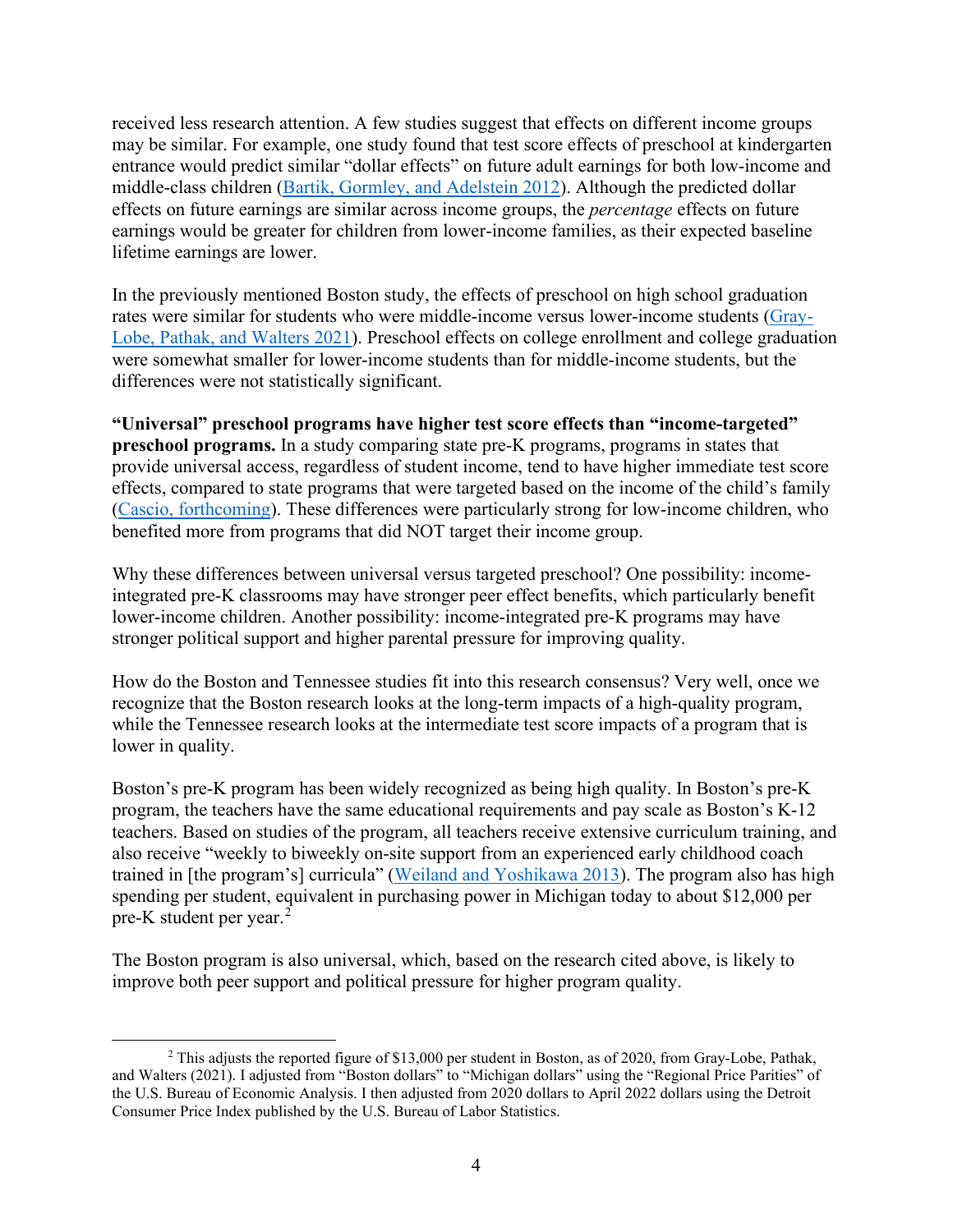Finally, the Boston program also shows the common pattern of test-score fading and recovery. Boston's pre-K program has test score effects during the preschool year, but these effects faded later on, and were no longer statistically significant by 3rd grade (Gray-Lobe, Pathak, and Walters 2021).

Furthermore, although Boston pre-K does not lead to persistent K-12 effects on test scores, the program does appear to improve student behavior at school, leading to a lesser number of high school suspensions, and improving an overall index of student behavior. This Boston finding is consistent with the "soft skills story" for why preschool has cumulative long-run effects on adult behavior, despite fading test score effects.

Tennessee's program was an income-targeted program; children had to be below 185 percent of the poverty line. Based on the research previously cited, this relatively tight income-targeting would tend to be associated with lower immediate test score impacts. Tennessee's program also had some significant positive immediate test score impacts, but in this case were followed by complete fading of positive effects, and in fact followed by some negative effects.

Part of the problem with Tennessee's program was that it may have been low quality, at least during the period being evaluated. (The students in the evaluation would have been in preschool during the 2009–2010 and 2010–2011 school years.) According to Dale Farren, one of the authors of the Tennessee study, "The state didn't have a coherent vision [for preschool]…Left to their own devices, each teacher was inventing pre-K on her own….The most common activity in [preschool] classrooms was transition, moving children from activity to activity with no learning opportunity during that time" [\(Kirp 2022\)](https://www.nytimes.com/2022/05/06/opinion/politics/pre-k-education-children.html).

Based on preschool classroom observations in Tennessee during the 2009–2011 period, 85 percent of the classrooms observed scored less than "Good" quality on a classroom rating scale. [\(Farran et al. 2014\)](https://my.vanderbilt.edu/tnprekevaluation/files/2014/03/Farran-SREE-Spring-2014-Presentation.pdf).

Finally, it seems likely that many of the K-12 school districts in the Tennessee study may not have been particularly high quality. If so, this also would tend to reduce pre-K's impact beyond the preschool year.

The Tennessee study certainly presents an important lesson: lower-quality pre-K may not produce good results, at least in terms of test score impacts and behavioral impacts. But the lack of test-score-effects of low-quality pre-K should not be used to infer that high-quality pre-K lacks long-run impacts. Rather, the lesson policymakers should draw is that it is essential to design, fund, and run pre-K so that it is consistently of high quality.

How is Michigan doing on design, funding, and management of pre-K so that it is high quality? One element of design is pre-K access. Broader access to pre-K is important because more participation means more aggregate impact, and because closer-to-universal access to associated with higher per-participant impacts, as described previously. Michigan's program is targeted at families less than 250 percent of the poverty line, which is income-targeted, but includes over half of all Michigan four-year-olds. Furthermore, Michigan's Great Start Readiness Program (GSRP) program allows programs to enroll up to 15 percent of children above that 250 percent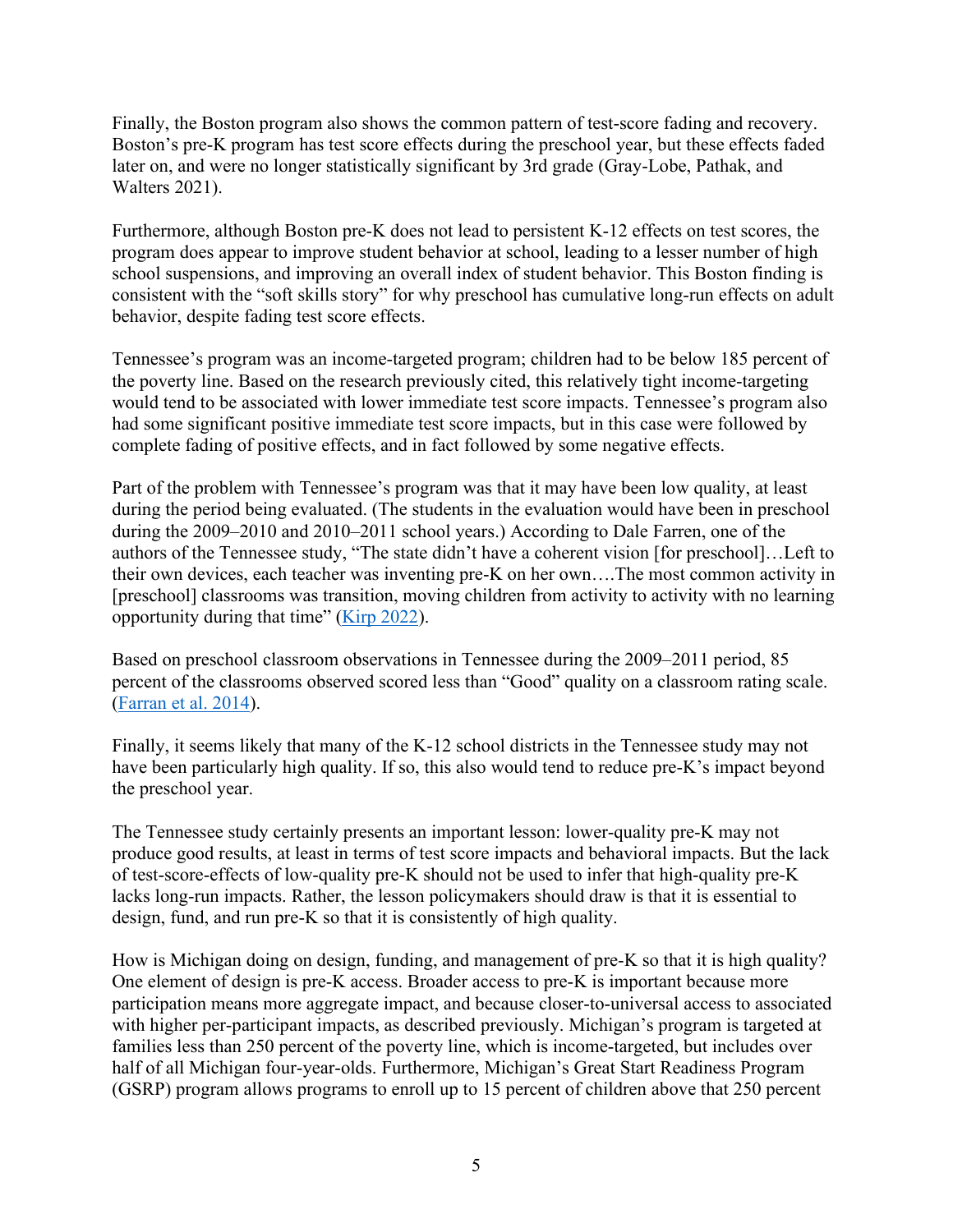of the poverty line threshold, which moves the program further toward universality. Finally, the GSRP program requires prioritization for enrollment of lower income children—but as access in Michigan has expanded, more families at wider varieties of income levels can access GSRP.

As the figure below shows, Michigan's pre-K over the past 20 years has significantly expanded the percentage of all Michigan four-year-olds who are in GSRP. However, this figure also shows that Michigan has generally just kept pace with the national trends toward expanded pre-K access. In addition, Michigan is behind the leading states. Currently, Michigan is 19th in the country, and is well behind D.C. and leading states such as Oklahoma [\(NIEER 2022\)](https://nieer.org/state-preschool-yearbooks-yearbook2021).



Although Michigan Has Kept Pace with National Trends in State Pre-K Enrollment, It Has Lagged **Leading States** 

SOURCE: National Institute for Early Education Research, 2022, and projections based on Michigan's plans.

If the proposed expansion of GSRP by 22,000 slots takes place over the next three years, by the 2023–2024 school year, Michigan's pre-K enrollment, as a percent of all four-year-olds, would be boosted from a little over 30 percent to around 50 percent. This would move Michigan's percent enrollment from 19th up to 9th in the country, behind D.C., Oklahoma, Iowa, Florida, Vermont, West Virginia, Wisconsin, and Georgia.

Adequate funding for pre-K may not ensure quality, but adequate funding is needed for quality to be possible at a large scale. In particular, sustained adequate funding is needed to enable pre-K teachers to be paid sufficiently well to attract and retain quality teachers, and to provide teachers with the curriculum materials and training supports that are needed for quality.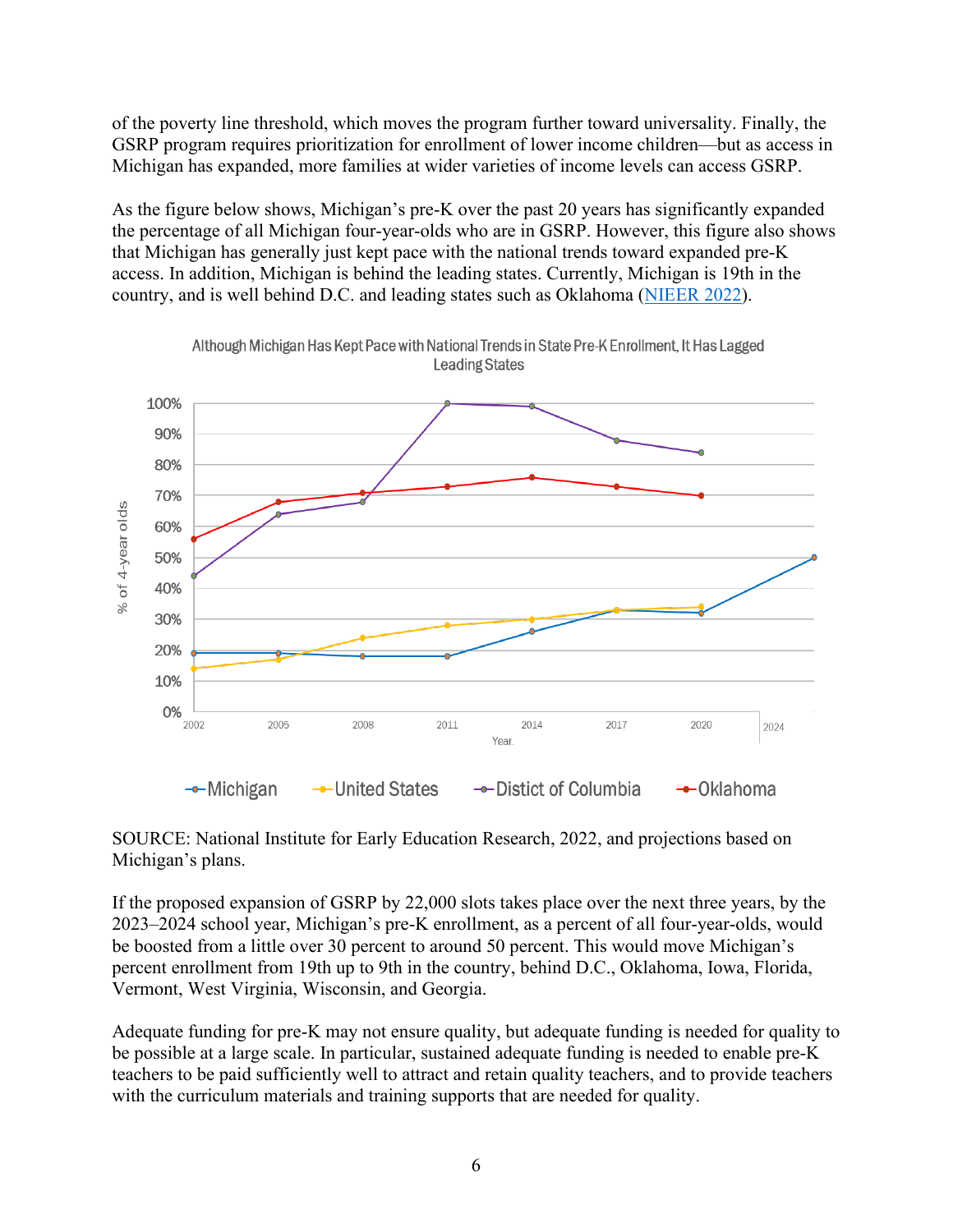Michigan funding for pre-K has suffered from being fixed in nominal terms for many years, which allowed the real funding to significantly decline. As shown in the below figure, for much of the 1990s, real funding per child in GSRP averaged, in April 2022 dollars, about \$10,000 for a full-day slot. But then real funding declined because inflation eroded the value of a nominal per child allocation that often stayed fixed for many years. From 2005 on, real GSRP funding per child per full-day slot generally has been between \$8,000 and \$9,000.

## Real funding for the Great Start Readiness Program has significantly declined since the 1990's.



Full-Day Equivalent Great Start Readiness Program (GSRP) Funding per Student

For the 2021–2022 school year, GSRP nominal funding was significantly increased due to being made equal to the foundation grant per K-12 student. Ideally, GSRP funding per full-day slot should be *greater* than the K-12 foundation grant, as class size and student-teacher ratios need to be lower for pre-K classrooms than is typical in K-12. $3$  I would recommend setting GSRP funding at one-third higher than the state minimum foundation grant for K-12. But, at the very least, GSRP funding per full-day slot should keep pace with K-12 funding.

<span id="page-7-0"></span><sup>&</sup>lt;sup>3</sup> This is consistent with the recommendations of the School Finance Research Collaborative (Augenbach [Palaich and Associates 2021\)](https://www.fundmischools.org/wp-content/uploads/2021/06/Michigan-Report-5.21.20-FINAL-.pdf).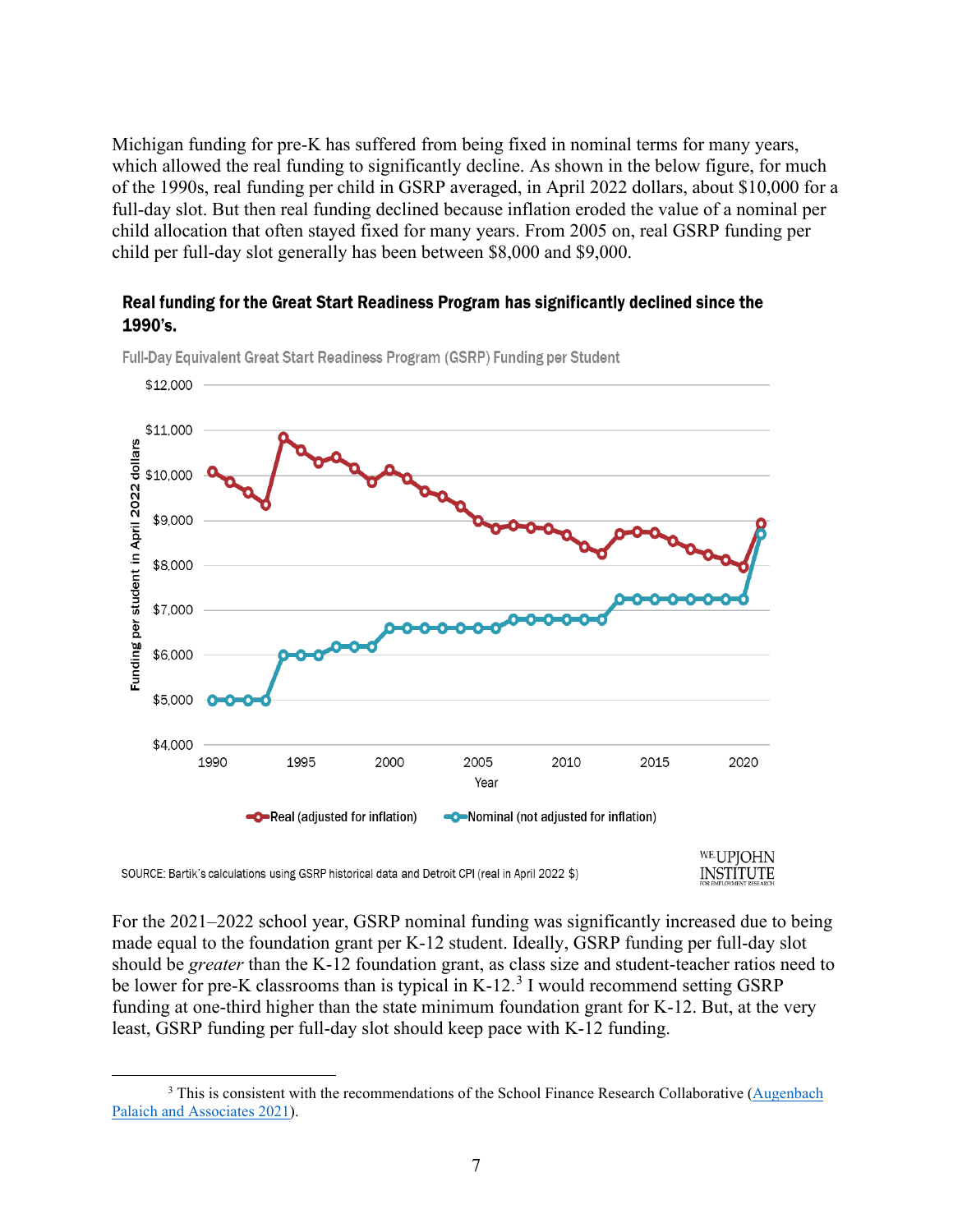What about other dimensions of quality, other than breadth of access and funding levels per student? The National Institute of Early Education Research (NIEER) has 10 quality standards for pre-K, which look at issues such as early learning standards, curriculum supports, teacher credential requirements, class sizes and student-teacher ratios, and child screenings. Michigan's GSRP program meets 10 out of 10 of NIEER's quality standards [\(NIEER 2022\)](https://nieer.org/state-preschool-yearbooks-yearbook2021). Only four other states meet all 10 standards. The typical state meets 7 out of 10 of the NIEER quality standards.

Based on research, it seems fair to say that these quality standards are minimum standards that help contribute to higher-quality programs but do not ensure it. For example, the NIEER standards include a standard for "staff professional development," which is an indicator for whether such training is required, not an evaluation of the intensity and quality of such training.

One idea I would offer for helping support high-quality preschool in Michigan is to fully fund at least *weekly* teacher coaching and mentoring. As mentioned, this is one feature of Boston's highquality pre-K program: frequent visits by an experienced early childhood educator to classes to work one-on-one with individual pre-K teachers.

In Kalamazoo, the private nonprofit Kalamazoo County Ready 4s, or KC Ready4s, regularly provides teacher mentoring services to preschool programs in Kalamazoo County.<sup>[4](#page-8-0)</sup> Based on conversations with KC Ready4s' staff, and with Kalamazoo area preschools, this teacher mentoring is highly valued by preschool teachers and preschool administrators.

GSRP also currently provides funding for teacher coaching/mentoring via funding for Early Childhood Specialists. However, this funding is not at a sufficient level to expect weekly classroom visits throughout the state.

Weekly teacher coaching and mentoring is particularly important right now due to the disruptions in the pre-K sector from the pandemic and inflation. The sector has experienced high turnover and has many new teachers. These new teachers often need frequent and intensive mentoring/coaching. Over time, the need for such frequent coaching and mentoring may recede, and will do so to a greater extent if the state expands GSRP funding so that it is some multiple greater than one of K-12 minimum foundation funding, to reflect the necessarily lower studentteacher ratios. Higher funding would allow higher teacher salaries, which would reduce teacher turnover.

In conclusion, for policymakers, the key finding from preschool research is as follows: highquality preschool pays off for former child participants in the long term in better adult outcomes, such as higher earnings. Policymakers should ensure that publicly funded preschools are high quality, which can be promoted by supporting broader access, adequate funding per child, and high-quality supports to improve teaching.

<span id="page-8-0"></span><sup>4</sup> I was involved with the committee that helped set up KC Ready4s in 2010 and served on their board until 2020.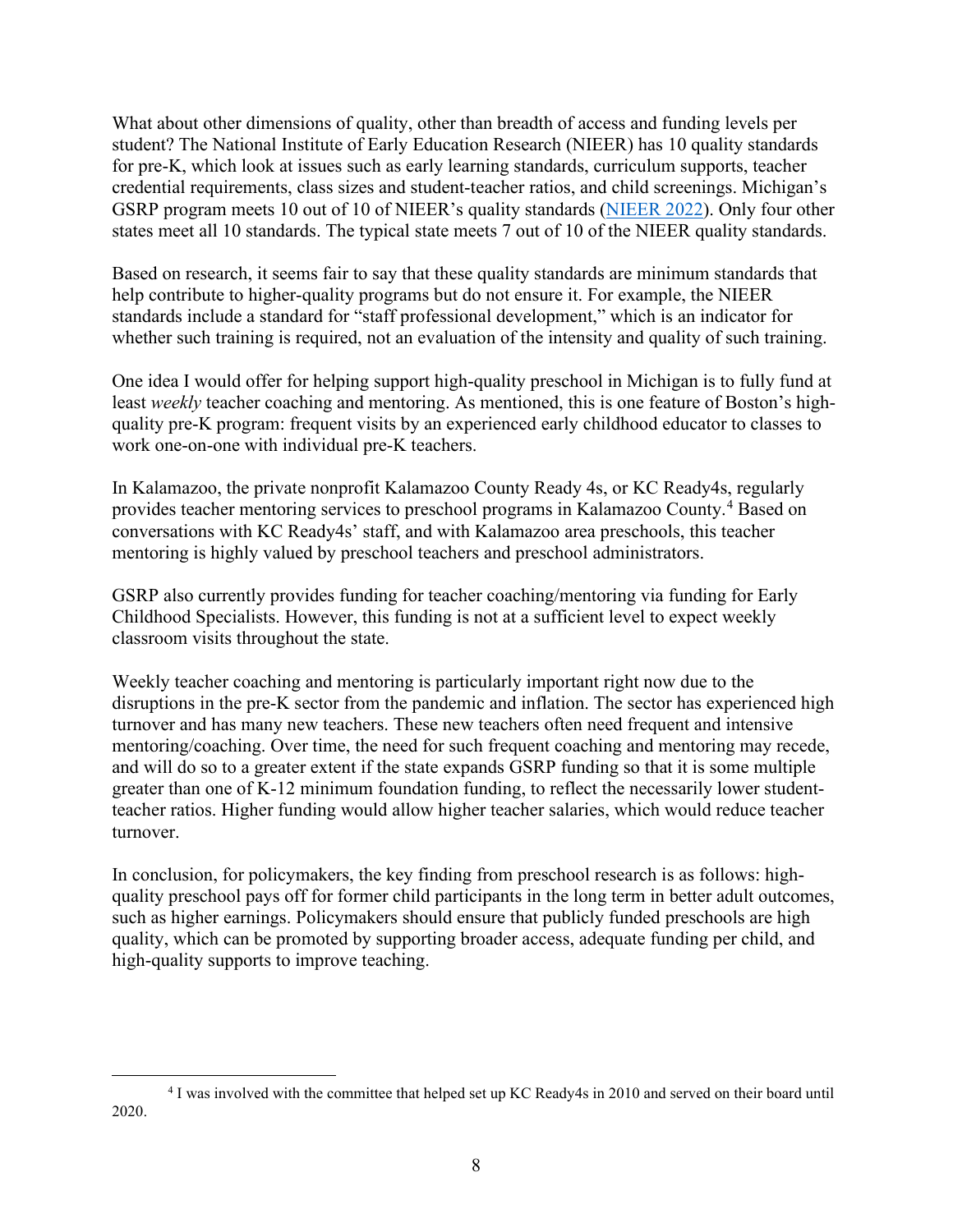## **References**

- Augenbach, Palaich, and Associates. 2021. *Update to Costing Out the Base Resources Needed to Meet Michigan's Standards and Requirements.* Prepared for the Michigan School Finance Collaborative.
- Barr, Andrew, and Chloe Gibbs. Forthcoming. "Breaking the Cycle? Intergenerational Effects of an Anti-Poverty Program in Early Childhood." *Journal of Political Economy.*
- Bartik, Timothy J. 2014. *From Preschool to Prosperity: The Economic Payoff to Early Childhood Education.* Kalamazoo, MI: W.E. Upjohn Institute for Employment Research.
- Bartik, Timothy J., William Gormley, and Shirley Adelstein. 2012. "Earnings Benefits of Tulsa's Pre-K Program for Different Income Groups." *Economics of Education Review* 31(6): 1143–1161
- Bartik, Timothy J., and Brad Hershbein. 2018. "Pre-K in the Public Schools: Evidence from Within U.S. States." Upjohn Institute Working Paper No. 18-285. Kalamazoo, MI: W.E. Upjohn Institute for Employment Research.
- Cascio, Elizabeth. Forthcoming. "Does Universal Preschool Hit the Target? Program Access and Preschool Impacts." *Journal of Human Resources.*
- Deming, David. 2009. "Early Childhood Intervention and Life-Cycle Skill Development: Evidence from Head Start." *American Economic Journal: Applied Economics* 1(3): 111– 134.
- Durkin, Kelley, Mark W. Lipsey, Dale C. Farran, and Sarah E. Wiesen. 2022. "Effects of a Statewide Pre-Kindergarten Program on Children's Achievement and Behavior through Sixth Grade." *Developmental Psychology* 58(3): 470–484.
- Farran, Dale C., Kerry Hofer, Mark Lipsey, and Carol Bilbrey. 2014. "Variations in the Quality of TN-VPK Classrooms." Presented to the meeting of the Society for Research on Educational Effectiveness. Washington, DC, March 8.
- Gray-Lobe, Guthrie, Parag A. Pathak, and Christopher R. Walters. 2021. *The Long-Term Effects of Universal Preschool in Boston*. Working Paper No. 28756. Washington, DC: National Bureau of Economic Research.
- Heckman, James. 2012. "Skills Beget Skills". Video presentation. Available at The Heckman Equation website, at<https://heckmanequation.org/resource/skills-beget-skills/>
- Johnson, Rucker C., and C. Kirabo Jackson. 2019. "Reducing Inequality through Dynamic Complementarity: Evidence from Head Start and Public School Spending." *American Economic Journal: Economic Policy* 11(4): 310–349.